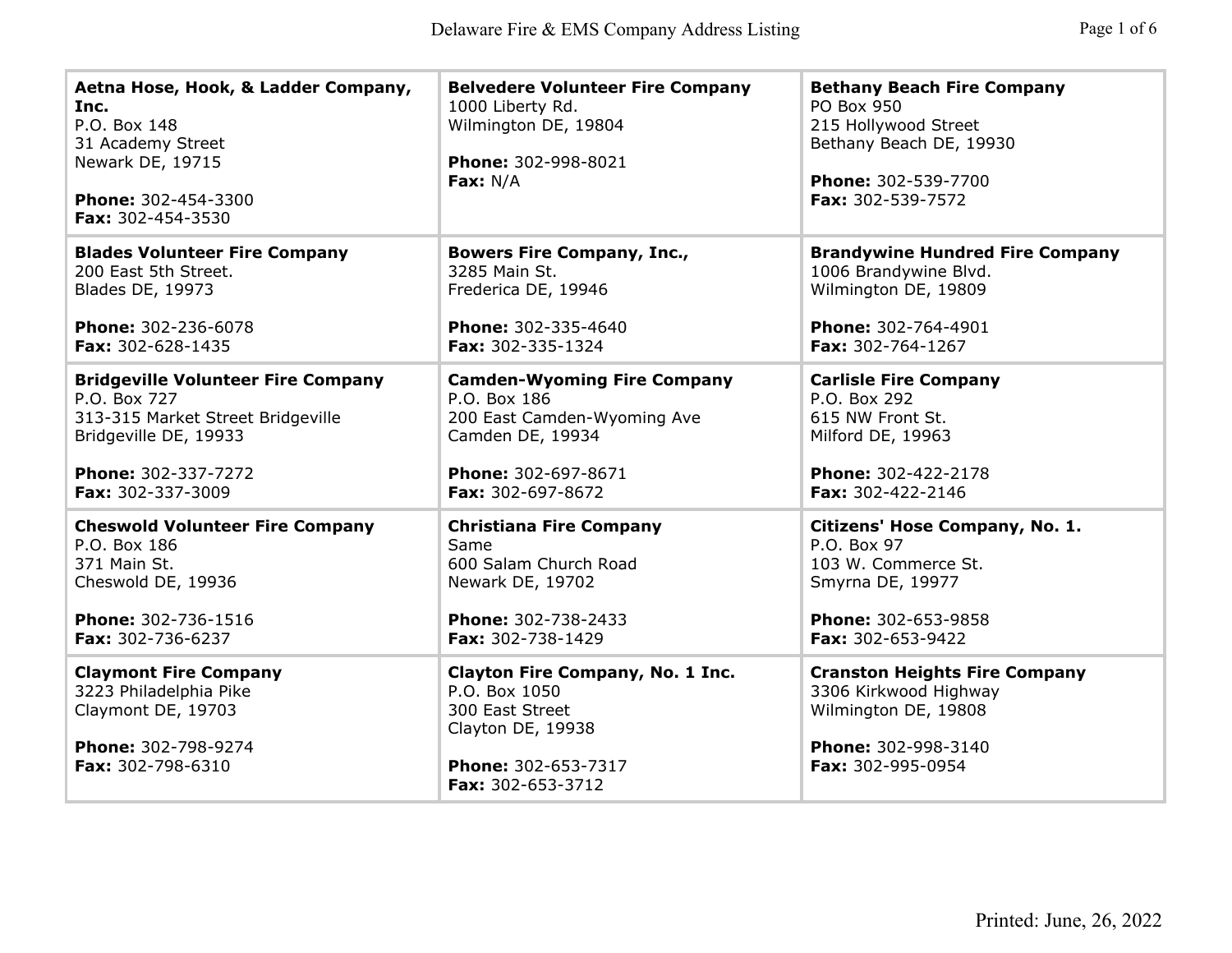| <b>Dagsboro Fire Department</b><br>P.O. Box 128<br>31818 Waples St.<br>Dagsboro DE, 19939<br>Phone: 302-732-6151<br>Fax: 302-732-1091              | <b>Delaware Air National Guard</b><br>2900 Spruance Dr.<br>New Castle DE, 19720<br>Phone: 302-323-3450<br>Fax: $N/A$                                    | <b>Delaware City Fire Company #1</b><br>Inc.<br>P.O. Box 251<br>815 Fifth St.<br>Delaware City DE, 19706<br>Phone: 302-834-9336<br>Fax: 302-834-9126 |
|----------------------------------------------------------------------------------------------------------------------------------------------------|---------------------------------------------------------------------------------------------------------------------------------------------------------|------------------------------------------------------------------------------------------------------------------------------------------------------|
| <b>Delmar Volunteer Fire Company</b><br>P.O. Box 143<br>Grove St. & Bi-State Blvd.<br>Delmar DE, 19940<br>Phone: 302-846-2530<br>Fax: 302-846-2505 | <b>Dover Air Force Base Fire</b><br><b>Department</b><br>Dover Air Force Base<br>Dover DE, 19901<br><b>Phone: N/A</b><br>Fax: $N/A$                     | <b>Dover Fire Department</b><br>103 S. Governors Ave.<br>Dover DE, 19904<br>Phone: 302-736-7168<br>Fax: 302-736-7166                                 |
| <b>Ellendale Volunteer Fire Company</b><br>P.O. Box 5<br>302 Main St.<br>Ellendale DE, 19941<br>Phone: 302-422-7500<br>Fax: 302-424-7500           | <b>Elsmere Fire Company, No. 1</b><br>1107 New Road<br>Wilmington DE, 19805<br>Phone: 302-999-0183<br>Fax: 302-999-1721                                 | <b>Farmington Volunteer Fire</b><br>Company<br>20920 Dupont Hwy<br>Farmington DE, 19950<br>Phone: 302-398-4445<br>Fax: 302-398-3720                  |
| <b>Felton Community Fire Company</b><br>P.O. Box 946<br>9 Main St.<br>Felton DE, 19943<br>Phone: 302-284-4800<br>Fax: 302-284-9581                 | <b>Five Points Fire Company</b><br>209 S. Maryland Ave<br>Wilmington DE, 19804<br>Phone: 302-994-0114<br>Fax: 302-994-7671                              | <b>Frankford Volunteer Fire Company</b><br>P.O. Box 99<br>7 Main St.<br>Frankford DE, 19945<br>Phone: 302-732-6662<br>Fax: 302-732-9035              |
| <b>Frederica Volunteer Fire Company</b><br>P.O. Box 283<br>2 Front St.<br>Frederica DE, 19946<br>Phone: 302-335-3235<br>Fax: 302-335-1169          | <b>Georgetown Volunteer Fire</b><br>Company<br>P.O. Box 77<br>100 South Bedford St.<br>Georgetown DE, 19947<br>Phone: 302-856-7700<br>Fax: 302-855-1080 | Good-will Fire Company, No. 1<br>401 South St.<br>New Castle DE, 19720<br>Phone: 302-328-2211<br>Fax: 302-328-2216                                   |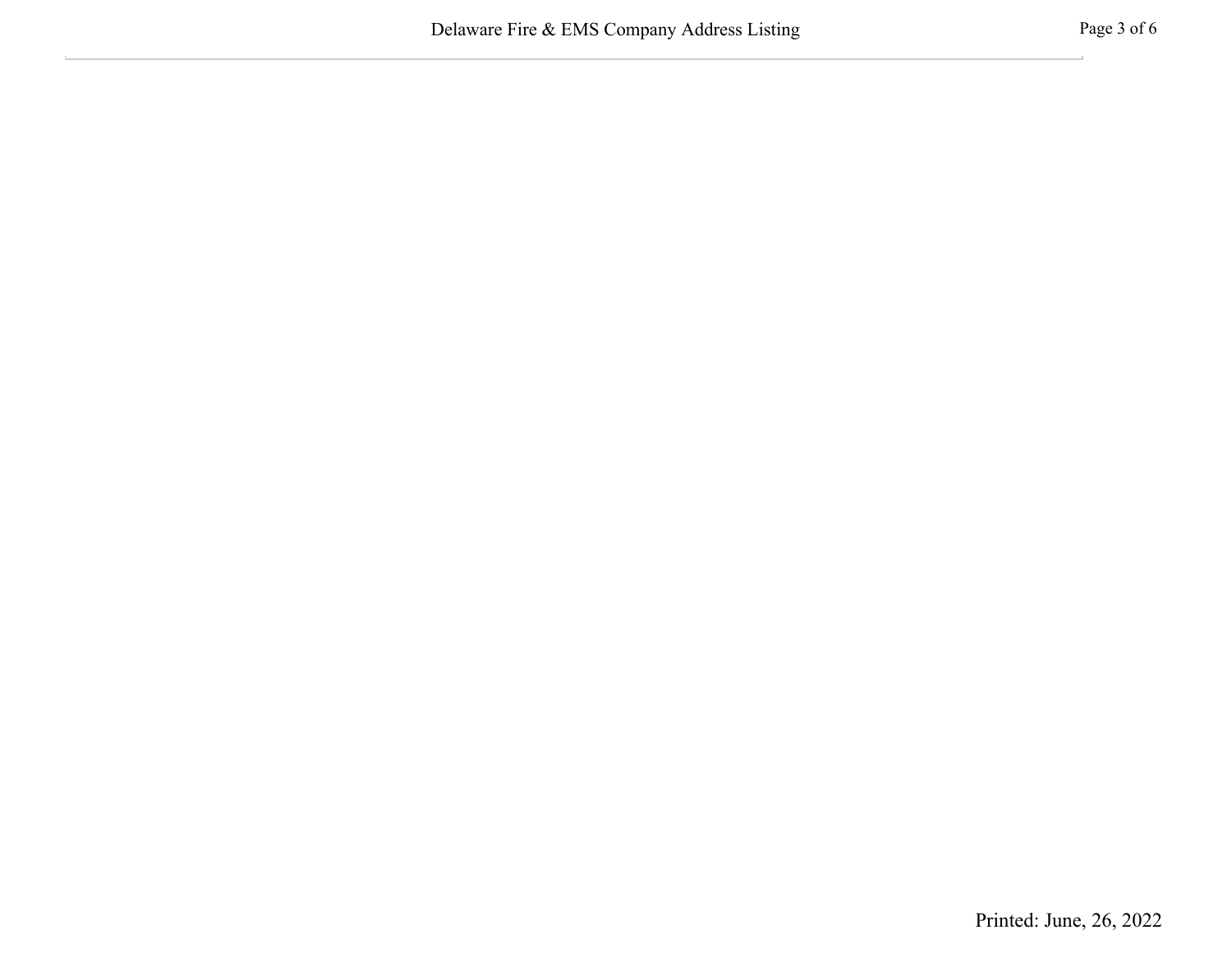| <b>Greenwood Fire Company, No. 1</b><br>$P.O.$ Box $1$<br>12611 Sussex Hwy.<br>Greenwood DE, 19950<br>Phone: 302-349-4529<br>Fax: 302-349-9810 | <b>Gumboro Volunteer Fire Company</b><br>37030 Millsboro Hwy.<br>Millsboro DE, 19966<br>Phone: 302-238-7411<br>Fax: 302-238-7299             | <b>Harrington Fire Company</b><br>20 Clark St.<br>Harrington DE, 19952<br>Phone: 302-398-8931<br>Fax: 302-398-4350                                               |
|------------------------------------------------------------------------------------------------------------------------------------------------|----------------------------------------------------------------------------------------------------------------------------------------------|------------------------------------------------------------------------------------------------------------------------------------------------------------------|
| <b>Hartly Volunteer Fire Company</b><br>P.O. Box 28<br>2898 Arthursville Rd.<br>Hartly DE, 19953<br>Phone: 302-492-3677<br>Fax: 302-492-3680   | <b>Hockessin Volunteer Fire Company</b><br>1225 Old Lancaster Pk.<br>Hockessin DE, 19707<br>Phone: 302-239-7159<br>Fax: 302-239-7692         | <b>Holloway Terrace Volunteer Fire</b><br>Company, No. 1. -<br>P.O. Box 684<br>700 West Ave.<br>New Castle DE, 19720<br>Phone: 302-654-2817<br>Fax: 302-654-7809 |
| <b>Houston Volunteer Fire Company.</b><br>P.O. Box 122<br>143 Broad St.<br>Houson DE, 19954<br>Phone: 302-422-5811<br>Fax: 302-422-3821        | <b>Indian River Volunteer Fire Company</b><br>32628 Oak Orchard Rd.<br>Millsboro DE, 19966<br>Phone: 302-945-2800<br>Fax: 302-945-1130       | <b>Laurel Fire Department</b><br>205 W. Tenth St.<br>Laurel DE, 19956<br>Phone: 302-875-3081<br>Fax: 302-875-1981                                                |
| <b>Leipsic Volunteer Fire Company</b><br>318 Main St.<br>Leipsic DE, 19901<br>Phone: 302-674-0829<br>Fax: 302-674-2694                         | Lewes Fire Department, Inc.<br>P.O. Box 225<br>347 Savannah Rd.<br>Lewes DE, 19958<br>Phone: 302-645-6556<br>Fax: 302-645-8421               | <b>Little Creek Volunteer Fire Company</b><br>P.O. Box 327<br>311 Main St.<br>Little Creek DE, 19961<br>Phone: 302-674-2149<br>Fax: 302-674-0522                 |
| <b>Magnolia Volunteer Fire Company</b><br>P.O. Box 55<br>2 N Main St.<br>Magnolia DE, 19962<br>Phone: 302-335-3260<br>Fax: 302-335-3587        | <b>Marydel Volunteer Fire Company</b><br>P.O. Box 400<br>110 Fire House Ln.<br>Marydel DE, 19964<br>Phone: 302-492-9917<br>Fax: 302-492-1935 | <b>Memorial Volunteer Fire Company</b><br>359 Bay Ave.<br>Milford DE, 19963<br>Phone: 302-422-8888<br>Fax: 302-422-5944                                          |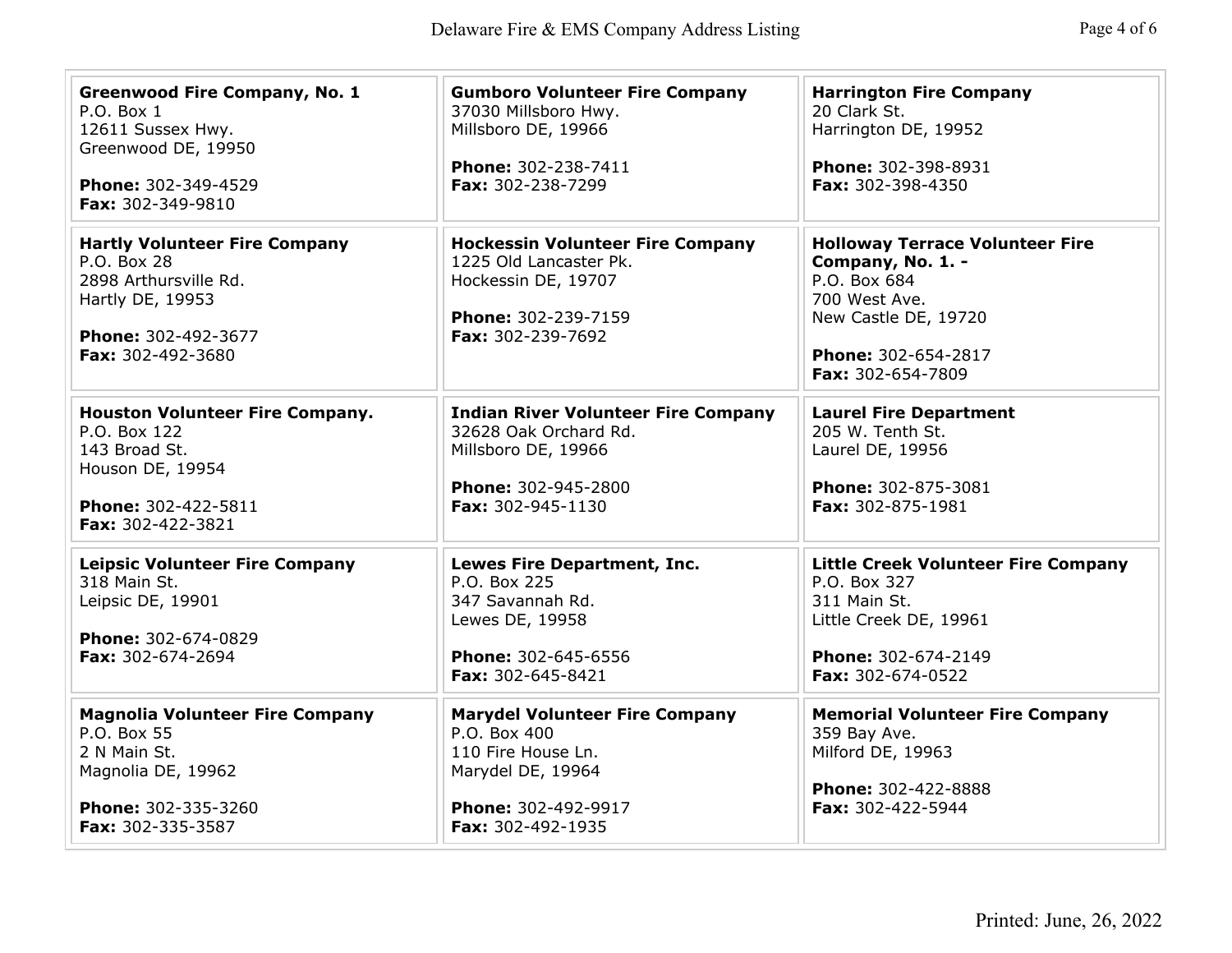| <b>Mill Creek Fire Company</b><br>P.O. Box 5034<br>3900 Kirkwood Hwy.<br>Marshallton DE, 19808<br>Phone: 302-998-8911<br>Fax: 302-998-8342           | <b>Millsboro Volunteer Fire Company</b><br>P.O. Box 83<br>109 E. State St.<br>Millsboro DE, 19966<br>Phone: 302-934-8359<br>Fax: 302-934-7960             | <b>Millville Volunteer Fire Company</b><br>P.O. Box 64<br>35554 Atlantic Avenue<br>Millville DE, 19970<br>Phone: 302-539-7557<br>Fax: 302-539-7319           |
|------------------------------------------------------------------------------------------------------------------------------------------------------|-----------------------------------------------------------------------------------------------------------------------------------------------------------|--------------------------------------------------------------------------------------------------------------------------------------------------------------|
| <b>Milton Volunteer Fire Company</b><br>116 Front St.<br>Milton DE, 19968<br>Phone: 302-684-8500<br>Fax: 302-684-0202                                | <b>Minguadale Fire Company</b><br>P.O. Box 647, Manor Branch<br>129 E. Hazeldell Ave.<br>New Castle DE, 19720<br>Phone: 302-652-0986<br>Fax: 302-652-4307 | Minquas Fire Company, No.1.<br>P.O. Box 3073<br>21 N. James St.<br>Wilmington DE, 19804<br>Phone: 302-998-3474<br>Fax: 302-998-3554                          |
| <b>Odessa Fire Company</b><br>P.O. Box 81<br>304 Main St.<br>Odessa DE, 19730<br>Phone: 302-378-8929<br>Fax: 302-378-6072                            | <b>Port Penn Fire Company</b><br>P.O. Box 29<br>26 W. Market St.<br>Port Penn DE, 19731<br>Phone: 302-834-7483<br>Fax: 302-832-7622                       | <b>Rehoboth Beach Volunteer Fire</b><br>Company<br>P.O. Box 327<br>229 Rehoboth Ave.<br>Rehoboth Beach DE, 19971<br>Phone: 302-227-8400<br>Fax: 302-227-8960 |
| <b>Roxana Volunteer Fire Company</b><br>35943 Zion Church Rd.<br>Frankford DE, 19945<br>Phone: 302-436-2300<br>Fax: 302-436-0230                     | <b>Seaford Volunteer Fire Department</b><br>P.O. Box 87<br>King & Cannon St.<br>Seaford DE, 19973<br>Phone: 302-629-3112<br>Fax: 302-629-9438             | <b>Selbyville Volunteer Fire Company</b><br>P.O. Box 88<br>30 N. Main St.<br>Selbyville DE, 19975<br>Phone: 302-436-8802<br>Fax: 302-436-6061                |
| <b>Smyrna-Clayton American Legion</b><br><b>Ambulance</b><br>900 Smyrna Clayton Blvd<br>Smyrna DE, 19977<br>Phone: 302-653-6465<br>Fax: 302-653-9342 | <b>South Bowers Volunteer Fire Company</b><br>P.O. Box 314<br>57 Scotts Corner Rd.<br>Milford DE, 19963<br>Phone: 302-335-4666<br>Fax: 302-335-4273       | <b>Talleyville Volunteer Fire Company</b><br>3919 Concord Pike<br>Wilmington DE, 19803<br>Phone: 302-478-1110<br>Fax: $N/A$                                  |